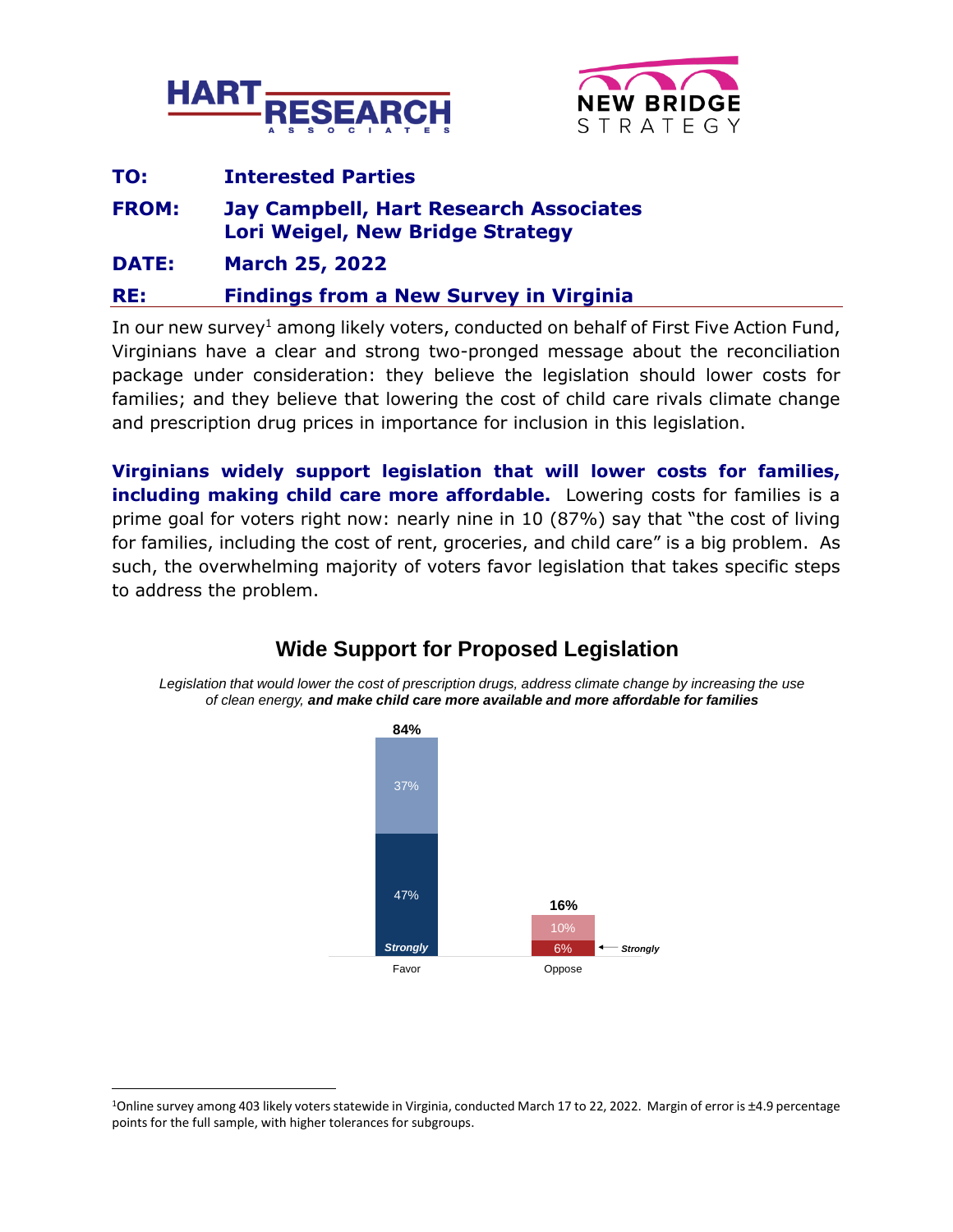## **Hart Research Associates / New Bridge Strategy**

Support for such legislation is significant across the electorate, including in all types of communities. And, notably, it is especially high among swing voters (those who identify neither as strong partisans nor at the ideological poles):

|                       | <u>Favor</u>  | <b>Oppose</b> | <b>Net</b> |
|-----------------------|---------------|---------------|------------|
|                       | $\frac{9}{6}$ | $\frac{9}{0}$ | $+/-$      |
| <b>Democrats</b>      | 97            | 3             | $+93$      |
| <b>Republicans</b>    | 72            | 28            | $+44$      |
| Swing voters          | 85            | 15            | $+70$      |
| Men                   | 78            | 22            | $+56$      |
| Women                 | 89            | 11            | $+79$      |
| 18 to 39              | 93            | 7             | $+86$      |
| 40 to 59              | 83            | 17            | $+65$      |
| 60 and older          | 78            | 22            | $+55$      |
| Urban                 | 94            | 6             | $+88$      |
| Suburban              | 82            | 18            | $+64$      |
| Small town/rural      | 81            | 19            | $+62$      |
| Non-college graduates | 86            | 14            | $+72$      |
| College graduates     | 82            | 18            | $+64$      |

**By more than two to one, voters say this legislation should include child care, despite the cost.** More than two in three voters say this is the case:

### **Voters Want Child Care Included in the Legislation**



Again, this sentiment crosses partisanship—88% of Democrats, 66% of swing voters, and 56% of Republicans say child care ought to be included. It is also notable that